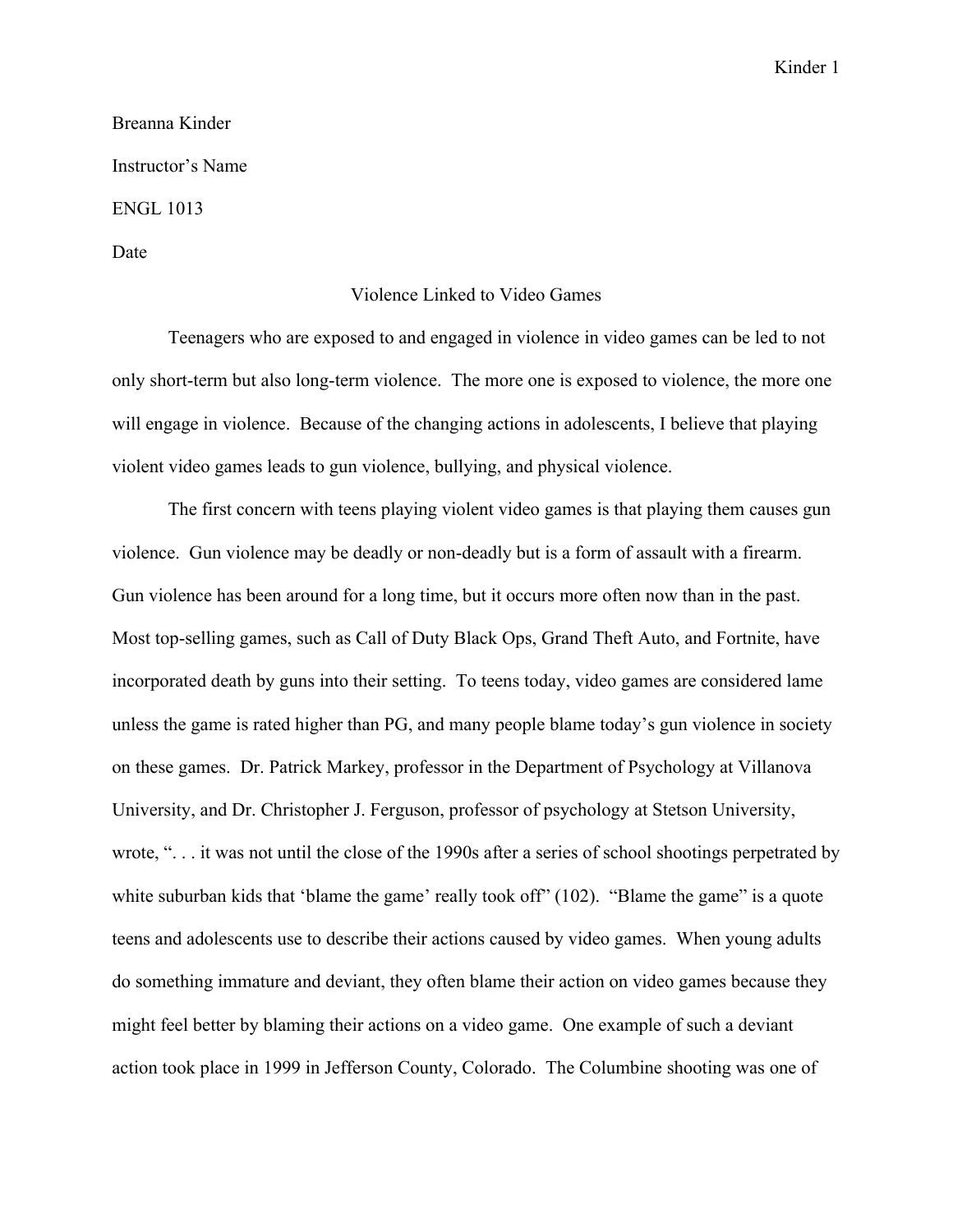Kinder 2

the most tragic events in the United States, and it helped shape future school protection laws. With twelve students killed and twenty-two injured, citizens of America began to look at the underlying problems of this massacre. Markey and Ferguson wrote that "As is often the case for high-profile mass shooting events, the Columbine massacre led to hearings before Congress, and . . . these hearings suggested the blame for this horrific act lay with media violence" (104). And Columbine is not the only shooting that is thought to have media violence motives.

The next concern about teens playing violent video games is bullying. Bullying is intentionally hurting someone physically or emotionally. As technology evolves, it gives people the chance to interact with others around the world, and video games are a form of technology that allows a player to do this. When playing on a console, such as PlayStation or Xbox, players can buy a headset that allows them to talk to other players. In an interview I conducted with Brandon Kinder, a video gamer for six years, he stated, "[While playing,] I have heard a lot of vulgar language, such as 'you suck' and 'you need to die.'" Although adolescents may say things in a joking manner, telling other players that they need to die is bullying. Both the victim and the bully can be affected long term by simple words spoken over a microphone in a video game. Robert Fox said, "Students ages 13 to 17 who played more violent games engage in more aggressive behavior. The study also claims violent video games increase aggressive tendencies in the short term and can have long-lasting effects" (9). Students who engage in violent video games hear nasty language and have constant exposure to violence, so these teens may have long-term effects of violent words or actions, also known as bullying.

The last concern about playing violent video games causing violence is physical violence. Physical violence is the intentional use of physical force. As more teens are exposed to violence, it is likely that it will become normal in their actions too. Brandon Kinder said, "Yes, video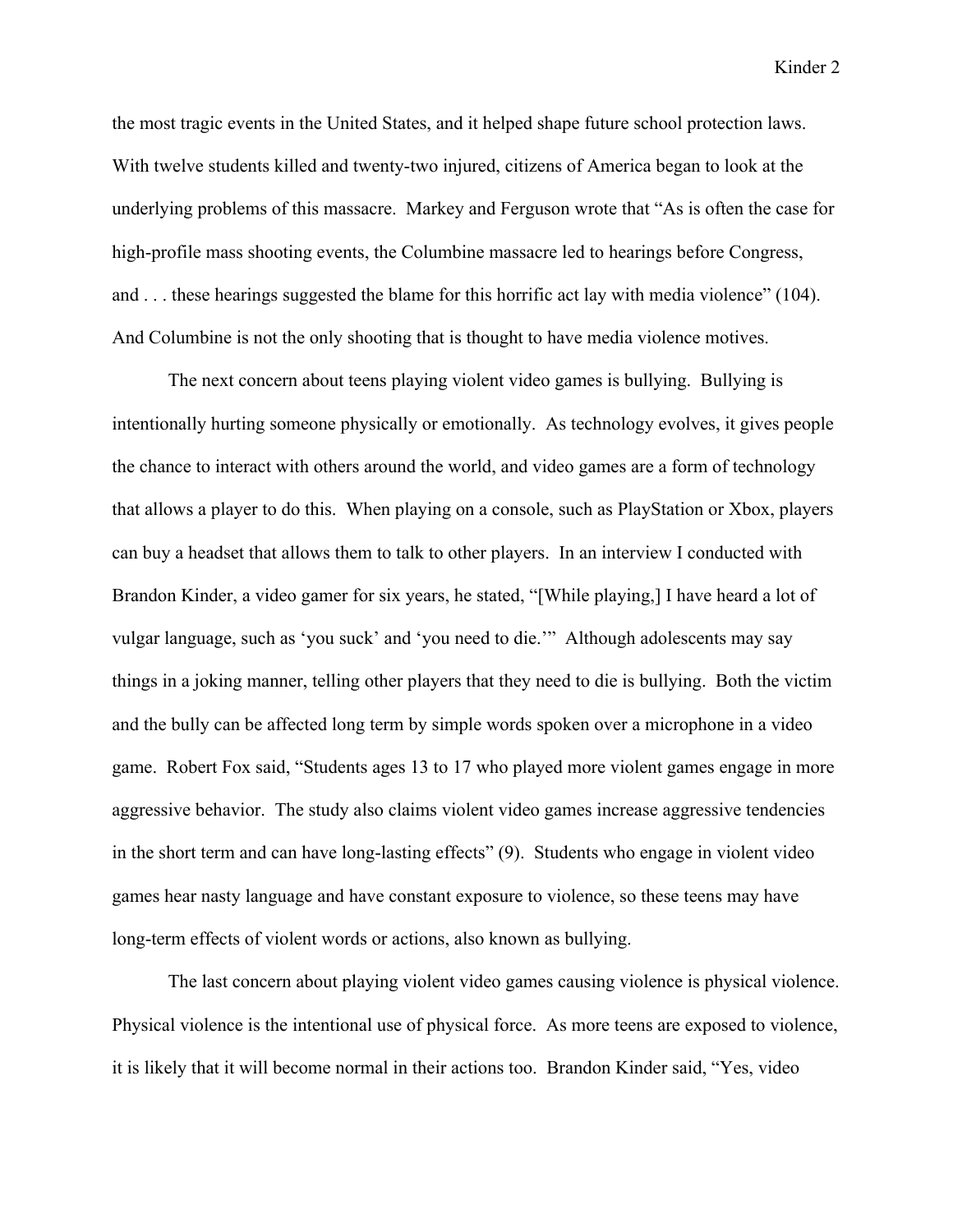Kinder 3

games lead to violent acts. I see my friends get so mad when they lose that they take their anger out on others." As adolescents are becoming more exposed through video games to this vulgar behavior, they will likely become violent in their actions. Morgan Ellithorpe, an assistant professor in the Department of Advertising and Public Relations at Michigan State University, and her colleagues stated, "It is possible that the influence of video game violence could change when moral decisions are brought into context. One way video games change behavior is through changes in players' self-perceptions" (203). Teens' sense of morality begins to affect the surrounding they choose to be around. Because some teens choose to be exposed to violent video games, their morals begin to accept violence, which can lead to violent actions.

Exposure to technology can change our actions. Because of the changing actions in adolescents, I believe that playing violent video games leads to gun violence, bullying, and physical violence.